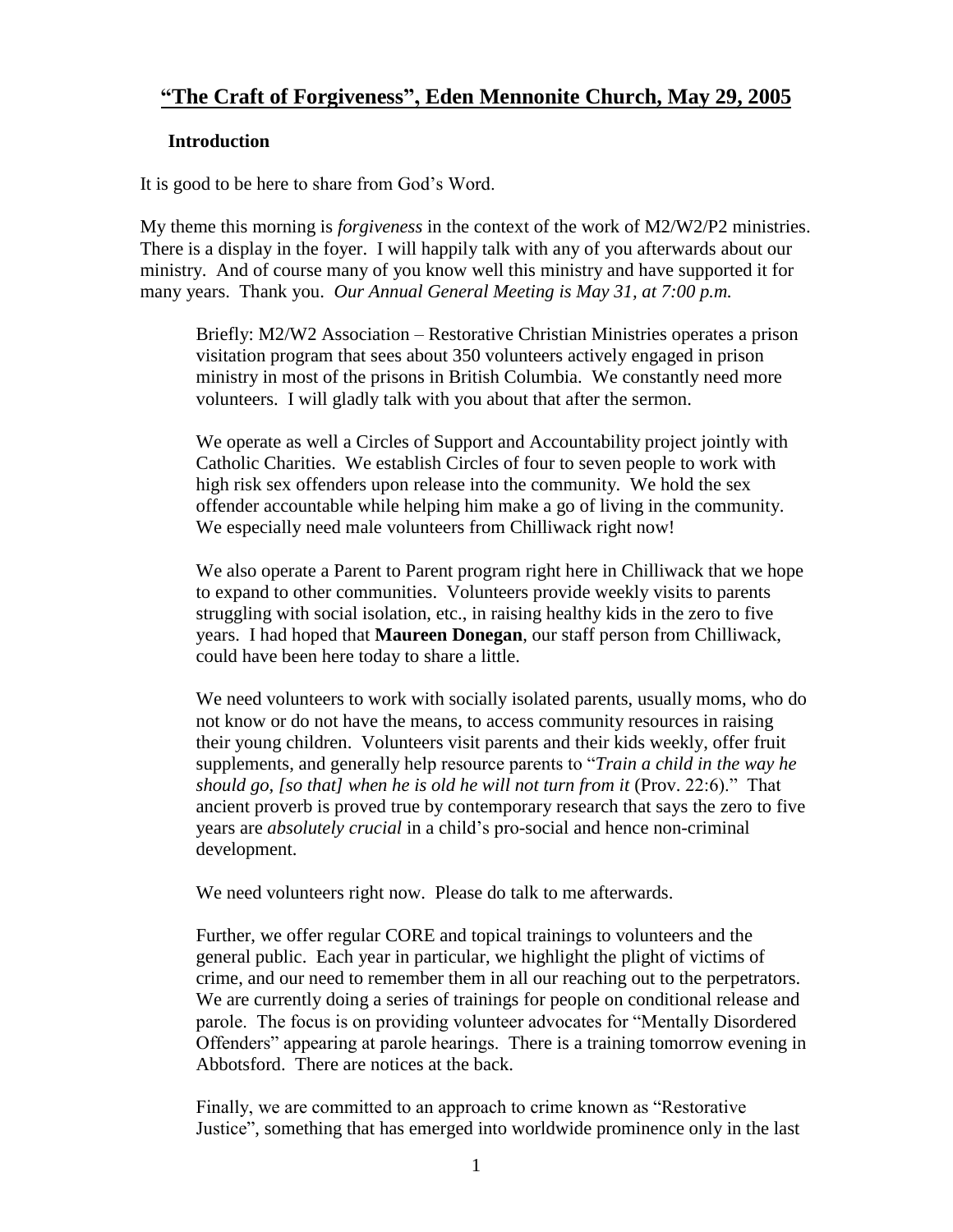30 years. Restorative Justice holds out hope for healing for all caught up in the crime equation: victim, offender, and impacted community, including the criminal justice community. It is a peacemaking, not a warmaking response to crime.

I worked at developing such responses to crime with Mennonite Central Committee Canada for ten years as Director of Victim Offender Ministries. This was on the national and international fronts. Restorative Justice has profound Christian spiritual roots and much leadership continues to be given to the worldwide movement by Christians. I have been involved in this work almost as long as it has been in existence. But that is another theme, not today's, though related, as we shall see.

## **Wilma Derksen**

Some of you know the following story. I have had years of work with Wilma Derksen. Wilma grew up right in this area.

Wilma Derksen's daughter set out to walk home Nov. 30, 1984 in Winnipeg, after her mother had told her on the phone she could not pick her up from school that day. Wilma tells this story in her book, *Have You Seen Candace?*, which some of you have read. Candace was not seen alive again by her family. She was kidnapped, and left to freeze to death, tied and bound, in an abandoned shack.

It took two months for her body to be found.

At one point not long after her funeral, a close friend asked Wilma,

"What would be justice for you?" Wilma let her imagination respond. She began to envision no less than ten child murderers lined up for execution. And she would pull the trigger, one by one. As she did so, and watched each drop lifeless to the ground with their death hoods falling loose, she could almost taste the sweetness of revenge, and knew for a few exquisite moments that this would indeed be "justice" for her. But her mind's movie projector continued to roll. She looked up from the scene of desecration that she had just created and suddenly saw ten mothers like her weeping unbearably for their children, and knew she had now created ten other victims' families.

"But that doesn't satisfy", she heard herself saying, "I think our choice to forgive is the right one. (*Have You Seen Candace?: A True Story of Faith and Forgiveness*, Wilma Derksen, 1991, pp. 224ff)."

She adds:

"By forgiving we can transcend the hurt and choose to be loving again (p. 227)." The subtitle of her book is: *A True Story of Faith and Forgiveness*. Justice became for Wilma and her family a conscious choice of *pardon* and *mercy*.

Wilma went on to provide leadership to something called "Victim's Voice", that reaches out in particular to victims of crime with an invitation to go down a road of healing. She more recently published a book, at the display table, entitled: *Confronting the Horror* in which she identifies fifteen elements of experience a victim must have before moving on.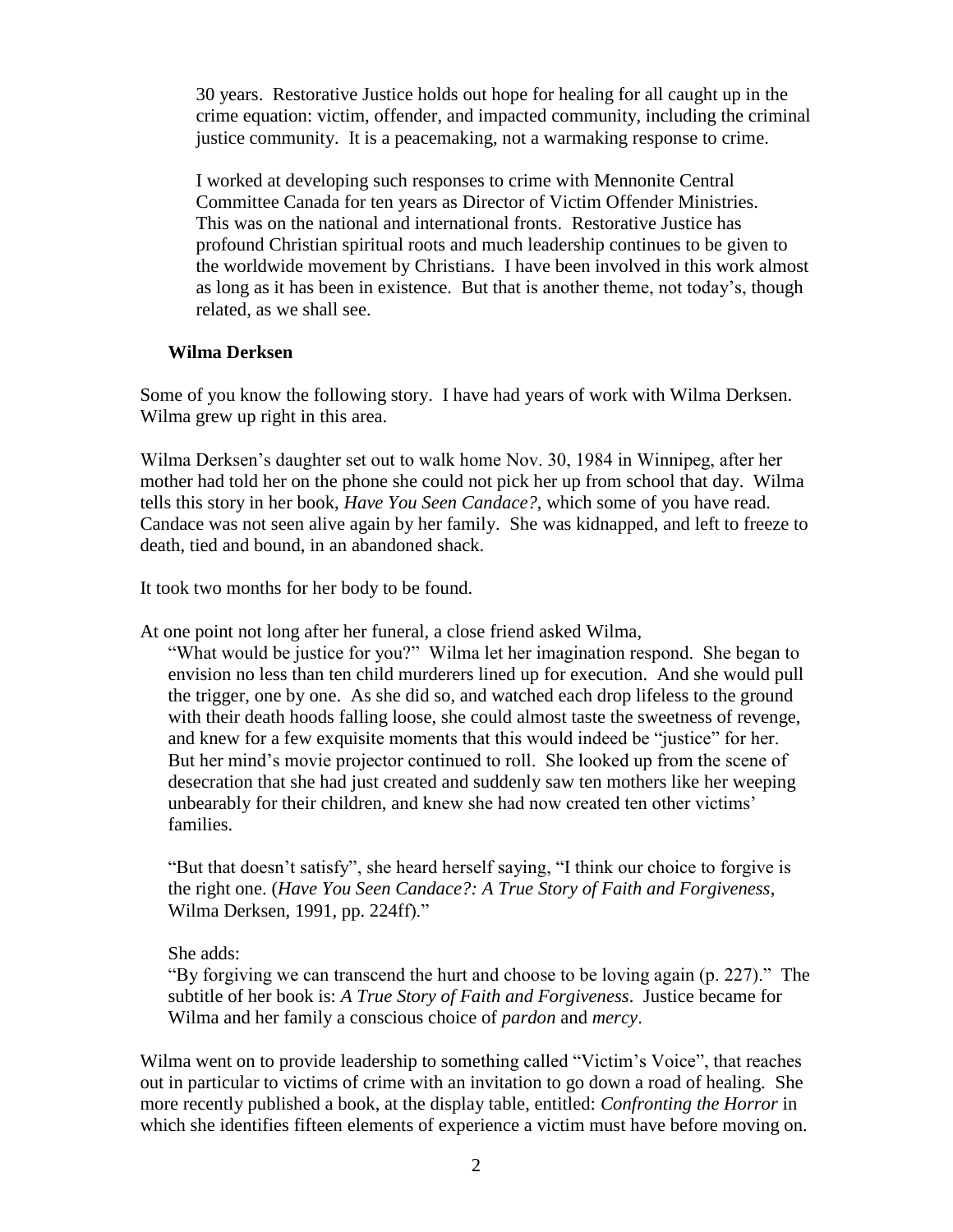Luke Johnson, theologian, says the greatest act of forgiveness must be towards our fathers (or parents, one could add). Simone Weil, 20<sup>th</sup>-century French intellectual and mystic, says the greatest act of forgiveness must be towards God. Another huge area of forgiveness must be towards ourselves, theme of a booklet published by Mennonite Central Committee, entitled *Restorative Justice in Ourselves*.

*Please pause for a moment of reflection:* Whom do you/do I most need to forgive?

Whom do we most need to ask for forgiveness?

What steps will we take towards this?

## *Warning*

However, Wilma Derksen has warned repeatedly against *cheap forgiveness* like "cheap grace". She says that Christians should never foist the *forgiveness* word upon victims. Victims must discover that themselves, and only after working through at least fifteen elements of healing. Otherwise, "forgiveness" becomes an "F" word. Further, it should never be "*forgive and forget*", so profoundly unbiblical; rather "*remember and forgive*".

Wilma wrote about her daughter's murder in *Have You Seen Candace?* She wrote also about the fifteen elements of healing in *Confronting the Horror*. The subtitle of her book about Candace is, "A True Story of Faith and Forgiveness". But this was a hard-won forgiveness. Only then can the negative "F" word be transformed into a positive "F" word: *Freedom*! In this case, *forgiveness* is the pair of scissors that cuts the marionette strings of the puppeteer, the offender, who controls the victim with a spirit of revenge and unforgiveness.

## *Questions:*

One may ask:

Must victims forgive to remain faithful Christians? If yes or no, why?

What does "forgiving" mean for Wilma Derksen in the brief part of her story recounted here? What does it mean for you?

If you are a crime victim, are you able even to consider offering forgiveness?

If you are a victim, how might you be helped by the church on your journey towards wholeness?

Whom can you trust to ask for help to move towards healing?

# **Embodying Forgiveness**

In a profound theological analysis of forgiveness entitled *Embodying Forgiveness*, Gregory Jones writes,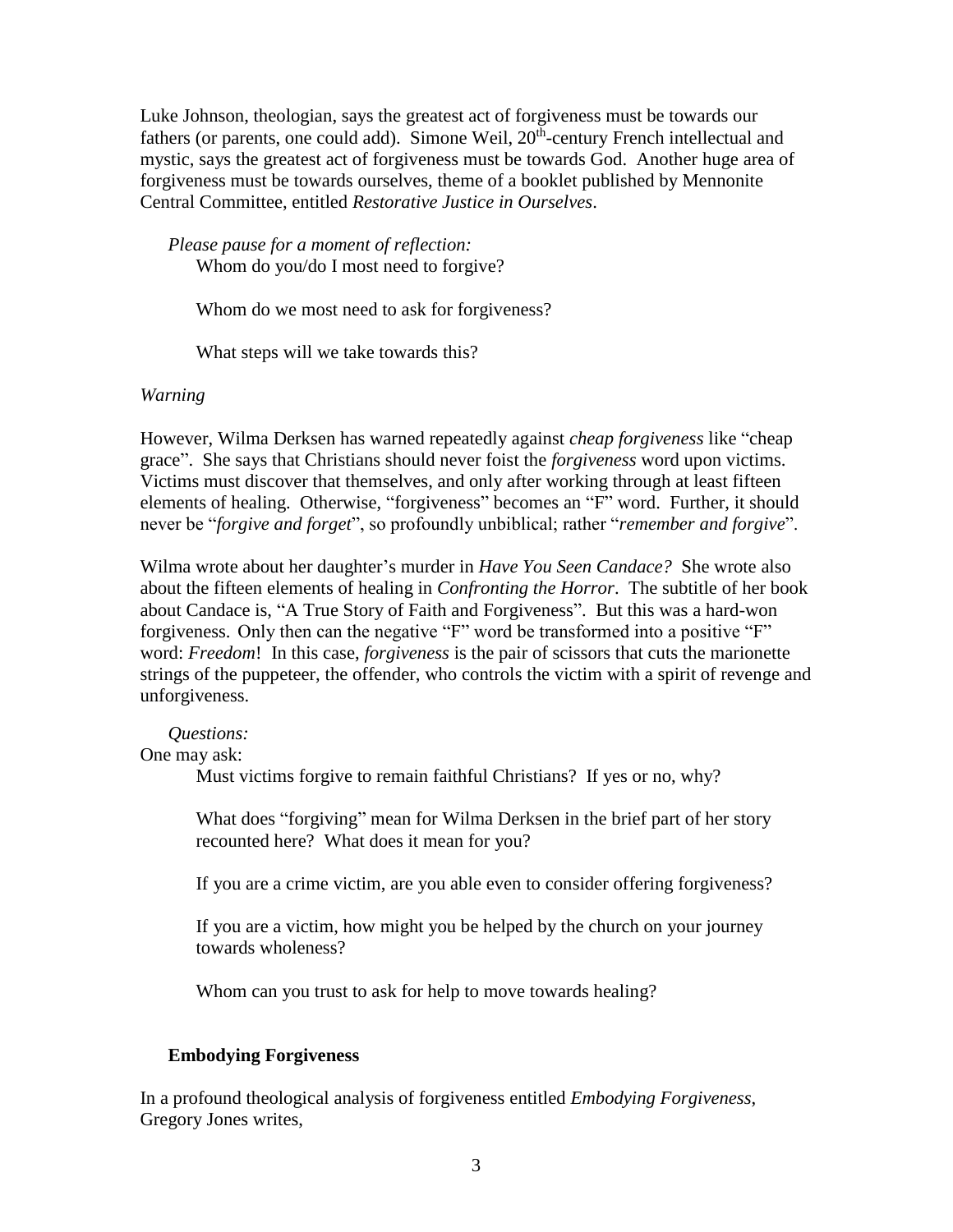"Most fundamentally, then, forgiveness is not so much a word spoken, an action performed, or a feeling felt as it is an embodied way of life in an ever-deepening friendship with the Triune God and with others (*Embodying Forgiveness: A Theological Analysis*, 1995, p. xii)."

In the Lord's Prayer of Matthew  $6:9 - 15$ , we discover that God's forgiveness to us is dependent upon our willingness to forgive the other. Isn't that amazing? Please listen to the text:

*This, then, is how you should pray: "Our Father in heaven, hallowed be your name, your kingdom come, your will be done on earth as it is in heaven. Give us today our daily bread. Forgive us our debts, as we also have forgiven our debtors. And lead us not into temptation, but deliver us from the evil one."* **For if you forgive men when they sin against you, your heavenly Father will also forgive you. But if you do not forgive men their sins, your Father will not forgive your sins.**

# Please also listen to

## Mark 11:25:

 *And when you stand praying, if you hold anything against anyone, forgive him, so that your Father in heaven may forgive you your sins.*

#### *Biblical Transformation*

Do you remember Lamech's boast in Genesis 4:23-24. ?:

"*Lamech said to his wives, 'Adah and Zillah, listen to me; wives of Lamech, hear my words. I have killed a man for wounding me, a young man for injuring me. If Cain is avenged seven times, then Lamech seventy-seven times.' "*

Now let's look at Exodus 21:23-25. "*But if there is serious injury, you are to take life for life, eye for eye, tooth for tooth, hand for hand, foot for foot, burn for burn, wound for wound, bruise for bruise.*"

 Finally, notice Matthew 18:21 and 22. "*Then Peter came to Jesus and asked, 'Lord, how many times shall I forgive my brother when he sins against me? Up to seven times?' Jesus answered, 'I tell you, not seven times, but seventy-seven times.' "*

What kind of progression in response to wrongs is going on from ancient neareastern culture (still front and centre with us today in the seeming endless acts of terrorism and counterterrorism worldwide), to Mosaic Law, to Jesus' New Covenant directed to the church?

It is this:

there is a movement from limitless retaliation (*seven times seventy in vengeance*); to a statute of limitation on vengeance (*no more than an eye for an eye, a life for a life, etc. – no "retaliatory dentistry"*);

to limitless willingness to forgive, endless practice of forgiveness (*seventy-seven times in forgiveness*).

Let's also look briefly at Ephesians  $4:29 - 32$  and Colossians  $3:12 - 14$ :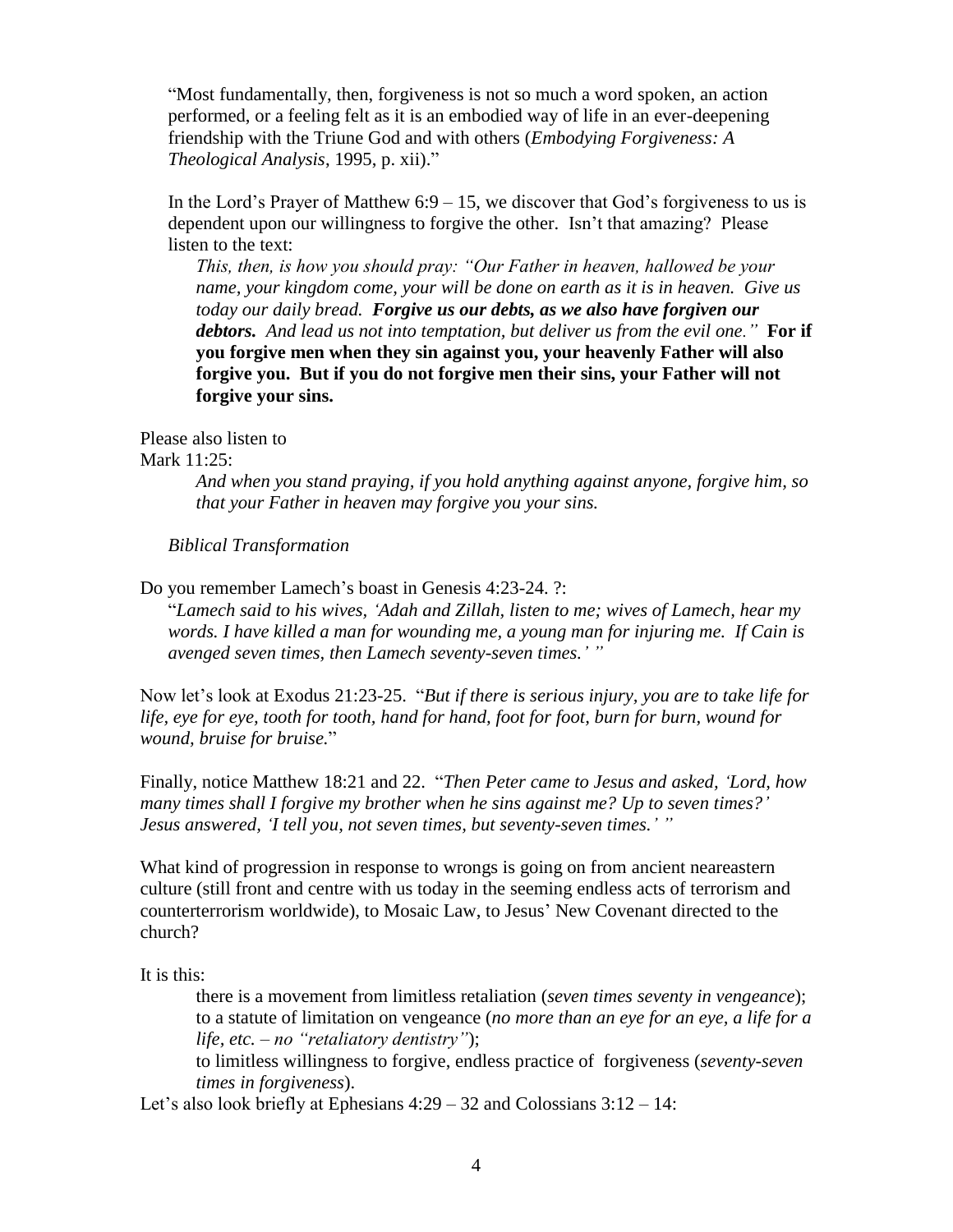*Do not let any unwholesome talk come out of your mouths, but only what is helpful for building others up according to their needs, that it may benefit those who listen. And do not grieve the Holy Spirit of God, with whom you were sealed for the day of redemption. Get rid of all bitterness, rage and anger, brawling and slander, along with every form of malice. Be kind and compassionate to one another, forgiving each other, just as in Christ God forgave you.*

*Therefore, as God's chosen people, holy and dearly loved, clothe yourselves with compassion, kindness, humility, gentleness and patience. Bear with each other and forgive whatever grievances you may have against one another. Forgive as the Lord forgave you. And over all these virtues put on love, which binds them all together in perfect unity.*

#### *Questions and Answers*

What is the standard set for our acts of forgiveness to the other? *God in Christ.*

What overall virtue aids us in pursuit of forgiveness, and what does that mean? *Love*. Love in the New Testament is the endless bid to draw a circle of inclusion around the neighbour and enemy, around *Everyone*.

What would it look like were we to "go and do likewise"? *Prodigality*. We would be *prodigal* – lavish to grand excess – like the Father in the *Rebellious Son* story of Luke 10. Like *amazing grace*.

As Debbie Morris indicates at the end of her remarkable story, *Forgiving the Dead Man Walking*,

"We don't sing 'Amazing Justice', we sing 'Amazing Grace'." And she ends the book with these words: "Does that mean I think a holy God would oppose the execution of a convicted murderer like Robert Willie?

 "I don't know; I'm still wrestling with that question. But I do know this: Justice didn't do a thing to heal me.

"Forgiveness did (p. 251)."

#### What does Jesus say in Luke 6?:

*But love your enemies, do good to them, and lend to them without expecting to get anything back. Then your reward will be great, and you will be sons [and daughters] of the Most High, because he is kind to the ungrateful and wicked. Be merciful, just as your Father is merciful. Do not judge, and you will not be judged. Do not condemn, and you will not be condemned. Forgive, and you will be forgiven. Give, and it will be given to you. A good measure, pressed down, shaken together and running over, will be poured into your lap. For with the measure you use, it will be measured to you.* (Luke 6:35-38)

Jesus gives a series of pithy instructions. What ties them all together? *Love!*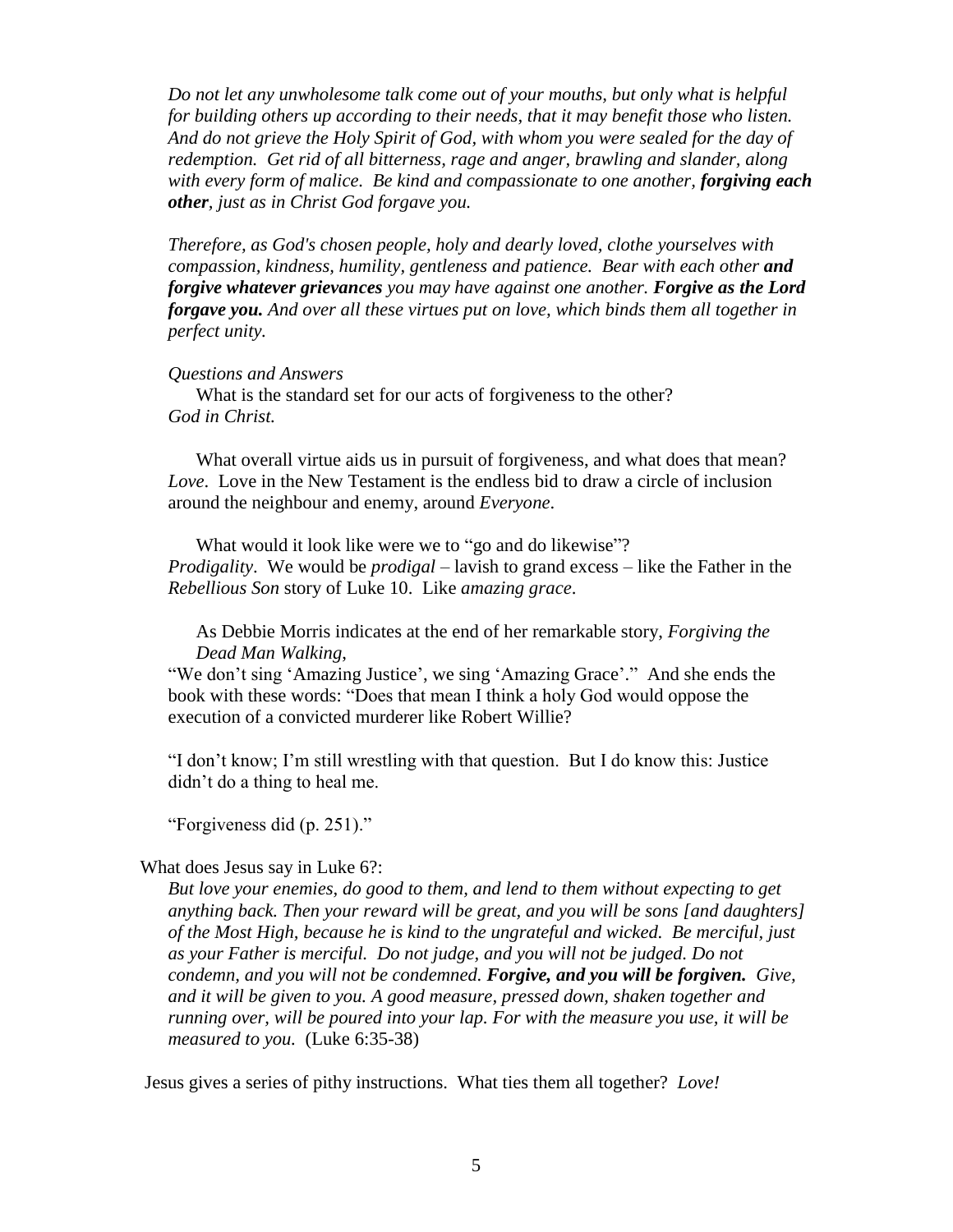What is the "measure" we use in our relationships? What about:

family, friends, co-workers, church family, neighbours, enemies near (criminals, the sexually immoral, etc.), enemies afar (terrorists, etc.)

#### **A Story**

Father Elias Chacour, a Palestinian Christian still very active today in making peace between Palestinians and Jews, was confronted for several months by the cold, unforgiving hearts of his parishioners. Then:

On Palm Sunday of his first year as pastor of Ibillin, Elias looked from the front of the church at the stony faces before him. One of the brothers, a policeman, sat in the front row with his wife and children. Hymns were sung, but without any spirit. There were readings from the Bible, and then a sermon. 'The congregation endured me indifferently,' Elias recalls, 'fulfilling their holiday obligation to warm the benches.' But before the service ended, he did something no-one, perhaps not even he himself, had anticipated. He walked to the back of the church and padlocked the door.

 Returning to the front of the church, he told his parishioners, 'Sitting in this building does not make you a Christian. You are a people divided. You argue and hate each other. You gossip and spread lies. Your religion is a lie. If you can't love your brother whom you see, how can you say that you love God who is invisible? You have allowed the Body of Christ to be disgraced. I have tried for months to unite you. I have failed. I am only a man. But there is someone else who can bring you together in true unity. His name is Jesus Christ. He has the power to forgive you. So now I will be quiet and allow him to give you that power. If you will not forgive, then we stay locked in here. If you want, you can kill each other, and I'll provide your funeral gratis.'

Ten minutes passed, but for Elias they seemed like hours. At last the policeman stood up, faced the congregation, bowed his head and said, 'I am sorry. I am the worst of all. I have hated my own brothers. I have hated them so much that I wanted to kill them. More than any of you, I need forgiveness.'

He turned to Elias. 'Father, can you forgive me?'

'Come here,' Elias replied. They embraced each other with the kiss of peace. 'Now go and greet your brothers.'

The four brothers rushed together, meeting halfway down the aisle, and in tears forgave each other.

'In an instant,' Elias recalls, 'the church was a chaos of embracing and repentance.'

Elias had to shout to make his next words audible. 'Dear friends, we are not going to wait until next week to celebrate the Resurrection. Let us begin it now. We were dead to each other. Now we are alive again.' He began to sing, 'Christ is risen from the dead. By his death he has trampled death and given life to those in the tomb.' The congregation joined in the hymn. Unchaining the door, Elias led them into the streets.

'For the rest of the day and far into the evening, [Elias said], I joined groups of believers as they went from house to house. At every door, someone had to ask forgiveness for a certain wrong. Never was forgiveness withheld (*Making*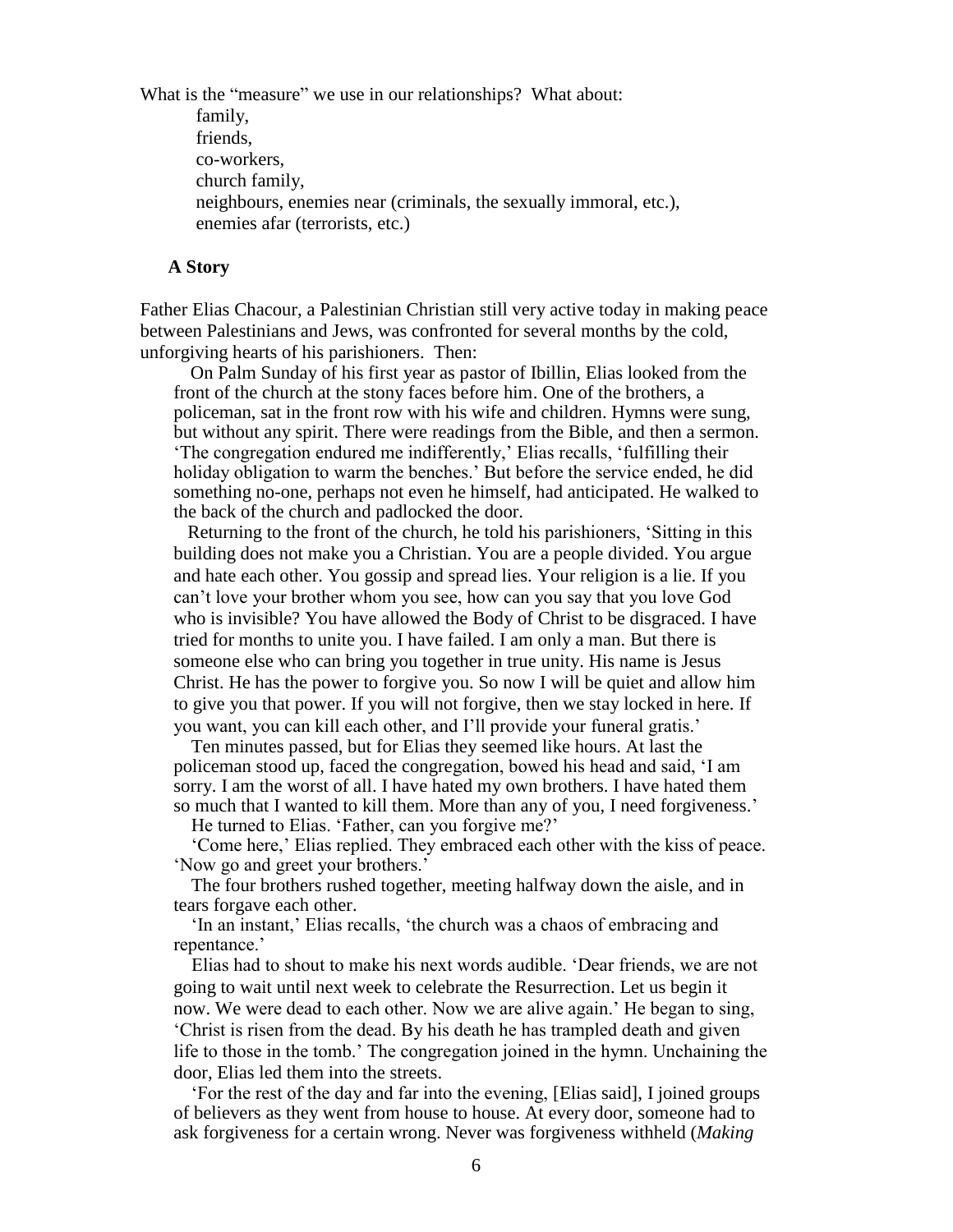*Friends of Enemies*, Jim Forest, pp. 45 & 46.")

That church went on to develop amazing ministries in many directions over the next several years.

An Orthodox scholar, Father Thomas Hopko, said in an interview: "Now, if … we are all to some degree faulty, weak, and so on, [every] act of love will always be an act of forgiveness. That's how I find and fulfill myself as a human being made in God's image. Otherwise, I cannot. So the act of forgiveness is the very act by which our humanity is constituted. Deny that, and we kill ourselves. It's a metaphysical [, a spiritual,] suicide (*Parabola: The Magazine of Myth and Tradition*, "Forgiveness", Volume XII, Number 3, August 1987, pp. 50 - 59)."

Archbishop Desmond Tutu in *No Future Without Forgiveness* writes about a unique African understanding of our humanness called *ubuntu*:

"*Ubuntu* is very difficult to render into a Western language. It speaks of the very essence of being human.... It is to say, 'My humanity is caught up, is inextricably bound up, in yours.' We belong in a bundle of life. We say, 'A person is a person through other persons.' It is not, 'I think therefore I am.' [René Descartes] It says rather, 'I am human because I belong. I participate, I share.'... Our humanity is caught up in that of all others. We are humans because we belong. We are made for community, for togetherness, for family, to exist in a delicate network of interdependence. Truly 'it is not good for man to be alone,' [Genesis 2:18] for no one can be human alone. We are sisters and brothers of one another whether we like it or not and each one of us is a precious individual (Desmond Mpilo Tutu*, No Future Without* Forgiveness, 1999, pp. 196 & 197)."

#### *Questions*

What does Father Hopko mean by: "So the act of forgiveness is the very act by which our humanity is constituted. Deny that, and we kill ourselves. It's a metaphysical suicide."?

How do we likewise move towards becoming and remaining fully human?

How can forgiveness become a way of life encompassing the entirety of our lives?

Forgiveness is a *craft* claims theologian Gregory Jones.

"The craft of forgiveness is a lifelong learning process that people are initiated into as apprentices to those who excel at the craft. Those who excel have a moral authority as teachers, and apprentices must recognize a gap between their present competencies and genuine excellence (*ibid*, p. 226)."

The image is that of a Master/Apprentice relationship. Our primary lifelong challenge as Christians, as humans, is to learn and live out the craft of forgiveness.

#### **Conclusion**

One of the most fascinating publications on this theme is Simon Wiesenthal's *The Sunflower: On the Possibilities and Limits of Forgiveness*. The author begins with his